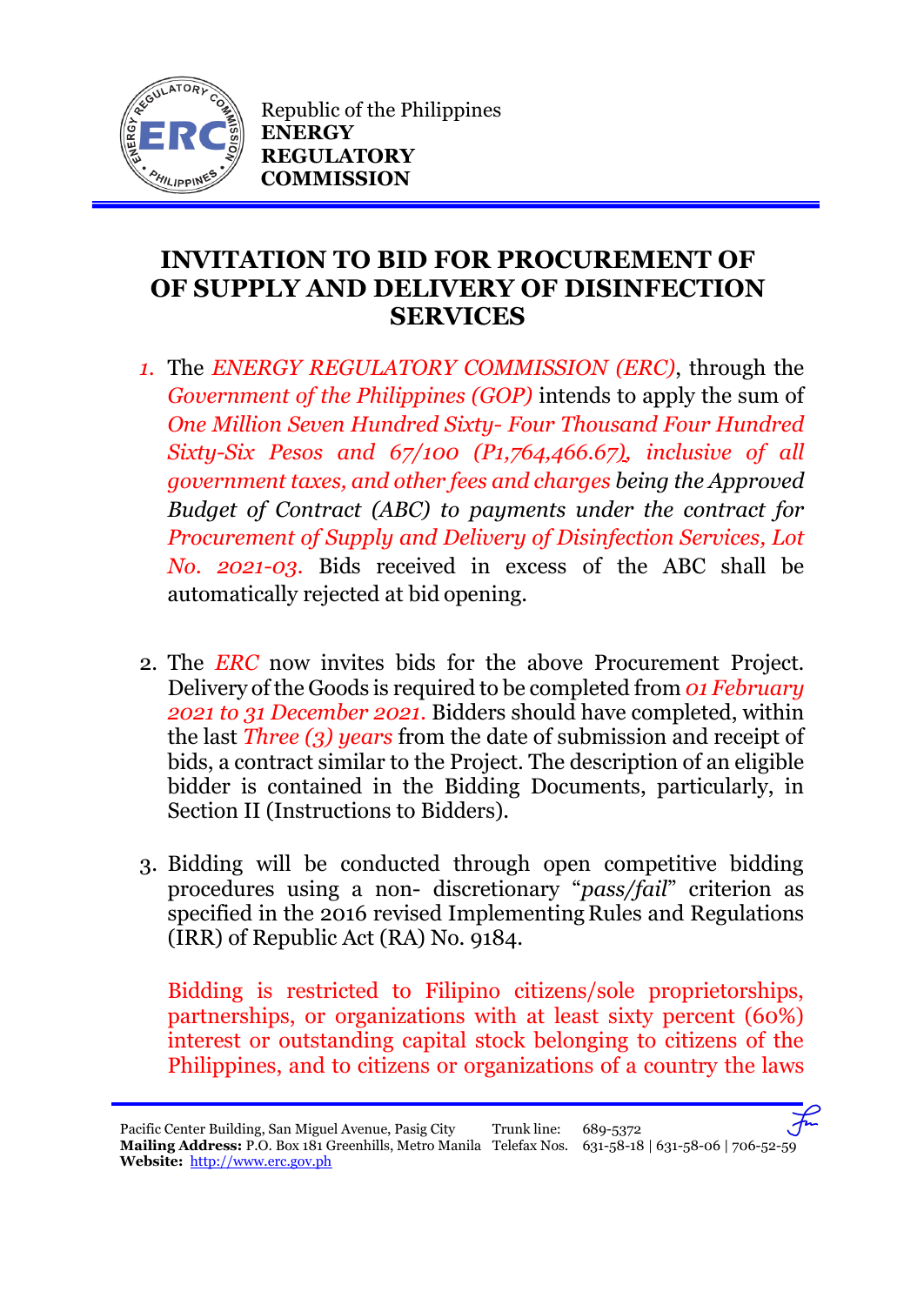or regulations of which grant similar rights or privileges to Filipino citizens, pursuant to RA No. 5183.

- 4. Prospective Bidders may obtain further information from *ERC BAC Secretariat* and inspect the Bidding Documents at the address given below during *Monday to Friday, 9:00 A.M. to 4:00 P.M*.
- 5. A complete set of Bidding Documents may be acquired by interested Bidders on *28 January 2021* from the given address and website(s) below *and upon payment of the applicable fee for the Bidding Documents, pursuant to the latest Guidelines issued by the GPPB, in the amount of Five Thousand Pesos (PhP5,000.00)*. The Procuring Entity shall allow the bidder to present its proof of payment for the fees *in person.*
- 6. The *ERC BAC* will hold a Pre-Bid Conference<sup>1</sup> , which shall be open to prospective bidders, on *05 February 2021, 10:00 A.M. through videoconferencing via MS Teams, which can be accessed through:*

https://teams.microsoft.com/l/meetupjoin/19%3ameeting\_YjNhYjczZGEtZTU0YS00MzlmLTljNDktN2RmNzM5NjM5Mz M0%40thread.v2/0?context=%7b%22Tid%22%3a%220f0dac9f-433c-41ba-9f57- 42be6fe671a9%22%2c%22Oid%22%3a%22638c224b-aae0-4a1f-95d8- 6b417df5646d%22%7d

- 7. Bids must be duly received by the BAC Secretariat through manual submission at the office address indicated below on or before *19 February 2021, 09:00 A.M.* Late bids shall not be accepted. Bidders are requested to submit one (1) original and one (1) copy of their bids. Bidders are likewise requested to bring the originals of the documents submitted and present the same for comparison during the bid opening.
- 8. All Bids must be accompanied by a bid security in any of the acceptable forms and in the amount stated in **ITB** Clause 14.
- 9. Bid opening shall be on *19 February 2021, 10:00 A.M.* at the given address below. Bids will be opened in the presence of the bidders' representatives who choose to attend the activity.